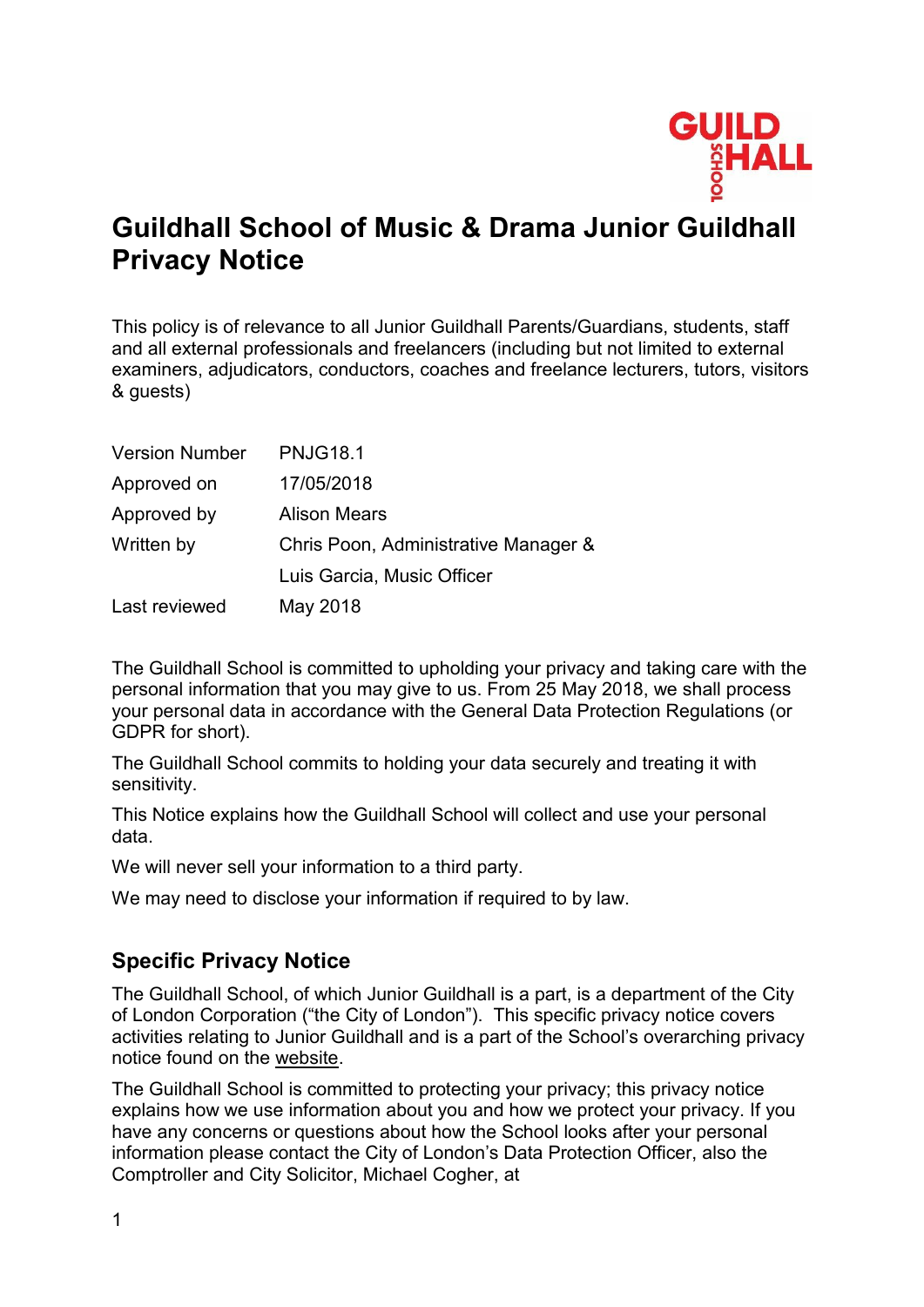[information.officer@cityoflondon.gov.uk](mailto:information.officer@cityoflondon.gov.uk) or alternatively contact the Administrative Manager for Junior Guildhall at [junior@gsmd.ac.uk](mailto:junior@gsmd.ac.uk) or on the website listed above.

# **Activities unique to Junior Guildhall covered by this notice**

The provision of under-eighteen educational activities at the Barbican and at partner organisations e.g. Felsted School.

The provision of knowledge exchange events

The scope of this document covers all Junior Guildhall activities, including enquirers, applicants, students, parents and/or guardians and staff for the purposes of the core student and staff records. It also covers other external users involved in the process e.g. external examiners. NB Staff should be aware that matters relating to their activities are covered by the separate H.R Privacy Notice available on the website www.gsmd.ac.uk

# **What personal data is collected about you**

We may collect your data in a variety of ways, for example:

When you communicate with us by telephone, email or via our websites

When you use forms to provide data e.g. on application or enrolment

When you supply additional documentation e.g. qualification certificates or evidence of identity

As part of processes related to an enquiry, application for any course/programme administration purpose

As part of a process for the good management of the School community, e.g. appeal, complaint, disciplinary process

From third parties e.g. Agents

When you supply additional documentation

We may collect personal data, for example:

Biographical information including your name, gender and date of birth

Contact details and communication preferences such as your address, email and phone number

NI number, HMRC Unique Taxpayer Reference number, passport number and identity details, domicile and nationality, demographic information.

Photo for identification e.g. I.D. Cards

Video recordings (including CCTV)

Production, performance and rehearsal photography

Education and employment history including references

Family or personal circumstances and extracurricular interests e.g. for assessment of suitability for funding or support.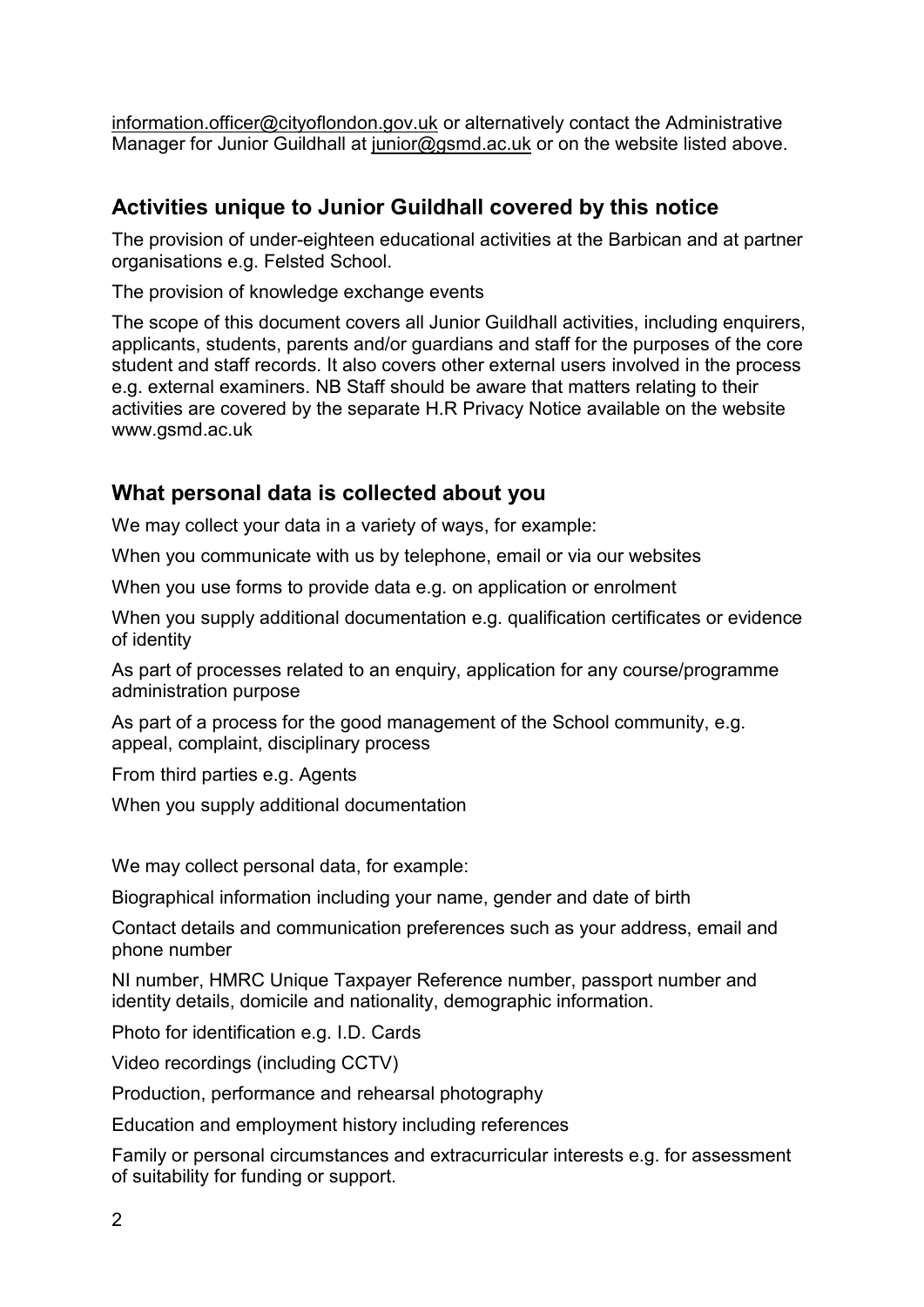Family and parent/guardian details where relevant to our needs Financial information where appropriate e.g. for applying for funding support Your enquirer and applicant history and student record Course and stage details Attendance, progress and status Assessment results Bank details for processing invoices To meet statutory or regulatory reporting and/or monitoring requirements Specific consent will be required for under-16 participants and students

We may also collect special category data (previously 'sensitive')

For support and statutory/monitoring reporting: disability, health and medical conditions, racial or ethnic origin, religion or similar beliefs, sexual orientation

For admission and safeguarding purposes e.g. criminal convictions,

For statutory monitoring and reporting purposes:

Personal information relating to criminal offences and convictions is also collected and although not 'special category data', is still sensitive in nature and merits higher protection. This would be collected for admission and safeguarding purposes.

Additional personal data may be collected where relevant in relation to placements, extenuating circumstances, professional body requirements, appeals/complaints/disciplinary cases and any further optional student services.

#### **Reasons why we use your personal data**

Specific list of uses by category: Recruitment and admissions Enrolment of students Teaching and Learning activities at the School Academic matters Assessment and progression Core teaching and learning and academic conduct Awards and graduation Maintaining student records Assessing eligibility for funding IT and information services including email addresses ID cards including photo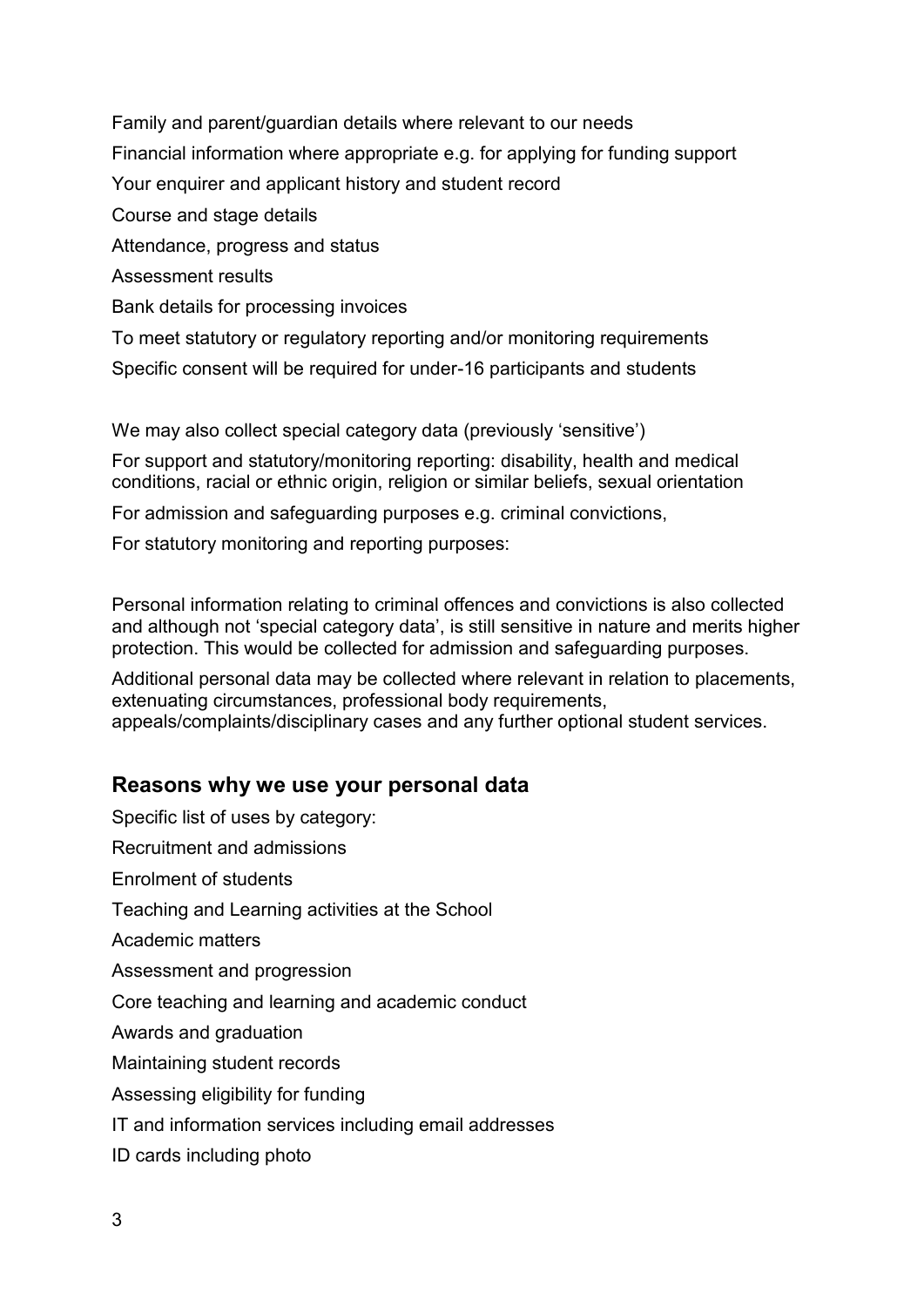AV/Video Recordings

Support services including disability support, counselling, health & welfare advice

Events and activities organised for students e.g. student performance activities in the School & at external performance venues

Monitoring equal opportunities

Monitoring and evaluating widening participation activity and participants to gauge long term success

Safeguarding e.g. DBS checks

Social media

Fees, funding and debt recovery

Immigration management and compliance

Other admin

Statistical analysis and research

Returns and surveys for government bodies

Audits

Operational information e.g. IT support, building closures, safety

Promoting services

Safety of individuals and assets including use of CCTV

Preventing crime

Complaints, appeals and disciplinaries

**Enquiries** 

When necessary to protect your or another person's vital interests

#### **Why we are allowed to use your personal data**

The processing of your personal information for the above purposes is necessary:

To interact before enrolment as part of enquiries and admissions process

To meet our contractual obligations to you as a student

To meet our legal obligations

To perform tasks we carry out in the public interest (e.g. teaching and research)

For legitimate interests (e.g. to enable your access to external services)

To protect your vital interests and/or those of another person(s)

We may also share your personal information when we consider/believe that there is a good reason to do so, which is more important than protecting your privacy. This doesn't happen often, but in these circumstances, we may share your information:

To find and stop crime and fraud;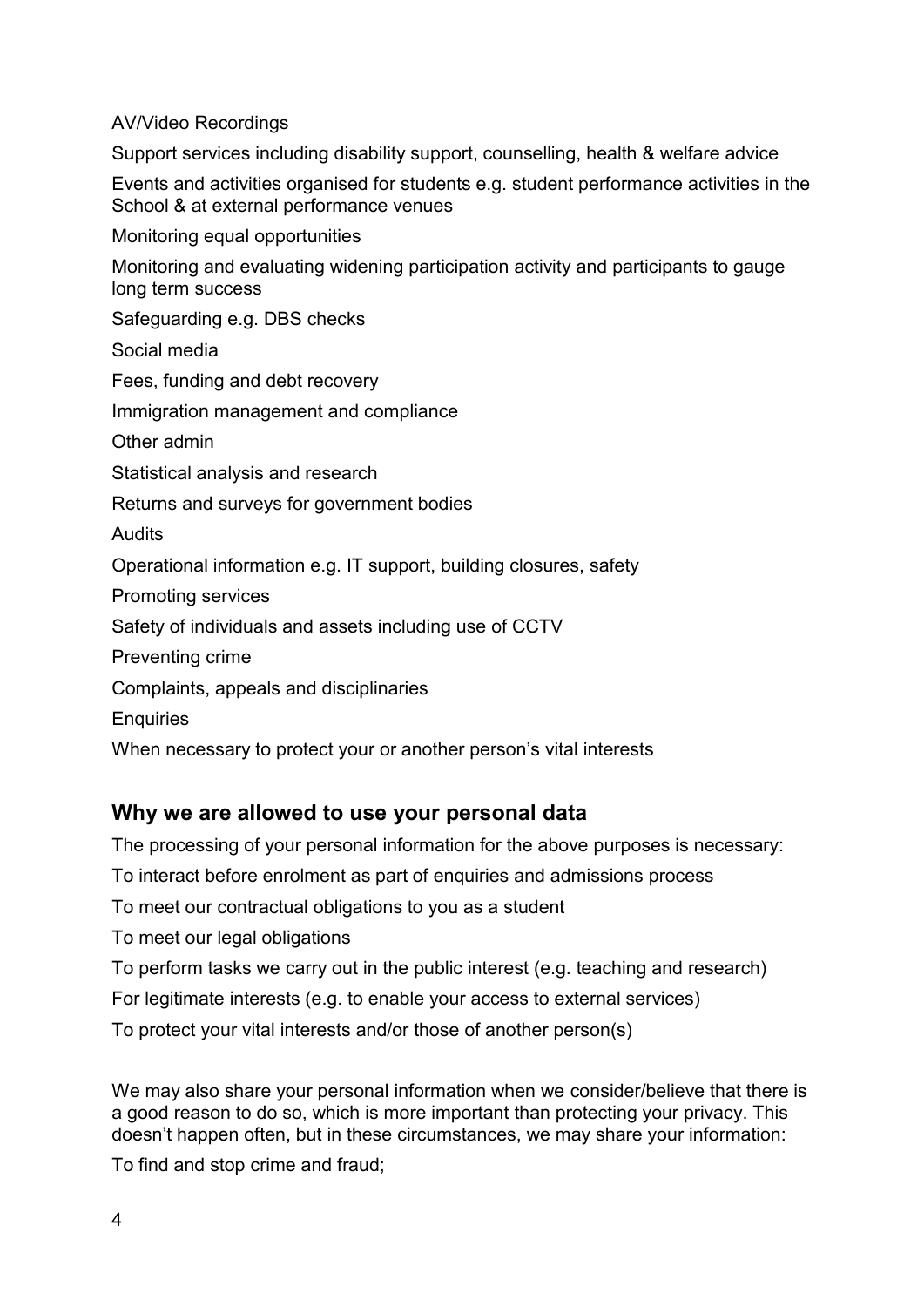If there are serious risks to the public, our staff or to other professionals;

To protect a child;

To protect adults who are thought to be at risk, for example if they are suffering from a mental health crisis

For all of these reasons, the risk must be serious before we can override your right to privacy.

If we are worried about your physical safety, the safety of others, or feel we need to take action to protect you or others from being harmed in other ways, we will, if possible, discuss this with you and get your permission to tell others about your situation before doing so.

If this is the case, we will make sure that we record what information we share and our reasons for doing so. We will let you know what we have done and why, if we think it is safe to do so.

For any specific use of your personal information outside these reasons we will ask for your consent and inform you how you can withdraw consent at any time.

If you have given your explicit consent we may share marketing materials including information about upcoming events, courses, performances and other activities, our news, and other ways you can get involved with the School. Where you have provided your postal address, we may send this information to you by post unless you have told us not to. We may also email you this information if you have agreed for us to do so.

If we have consent to use your personal information for any particular reason, you have the right to remove your consent at any time. If you want to remove your consent, please see our website Privacy Notice for contact details.

# **How do we protect your personal information?**

We have a legal duty to make sure we hold your personal information (on paper and electronically) in a secure way, and to only make it available to those who have a right to see them. Examples of our security include:

Encryption, meaning that information is hidden so that it cannot be read without special knowledge (such as a password)

Controlling access to systems and networks to stop people who are not allowed to view your personal information from getting access to it

Training for our staff to make them aware of how to handle personal information, and how and when to report when something goes wrong with mandatory data protection training for all staff accessing the School's databases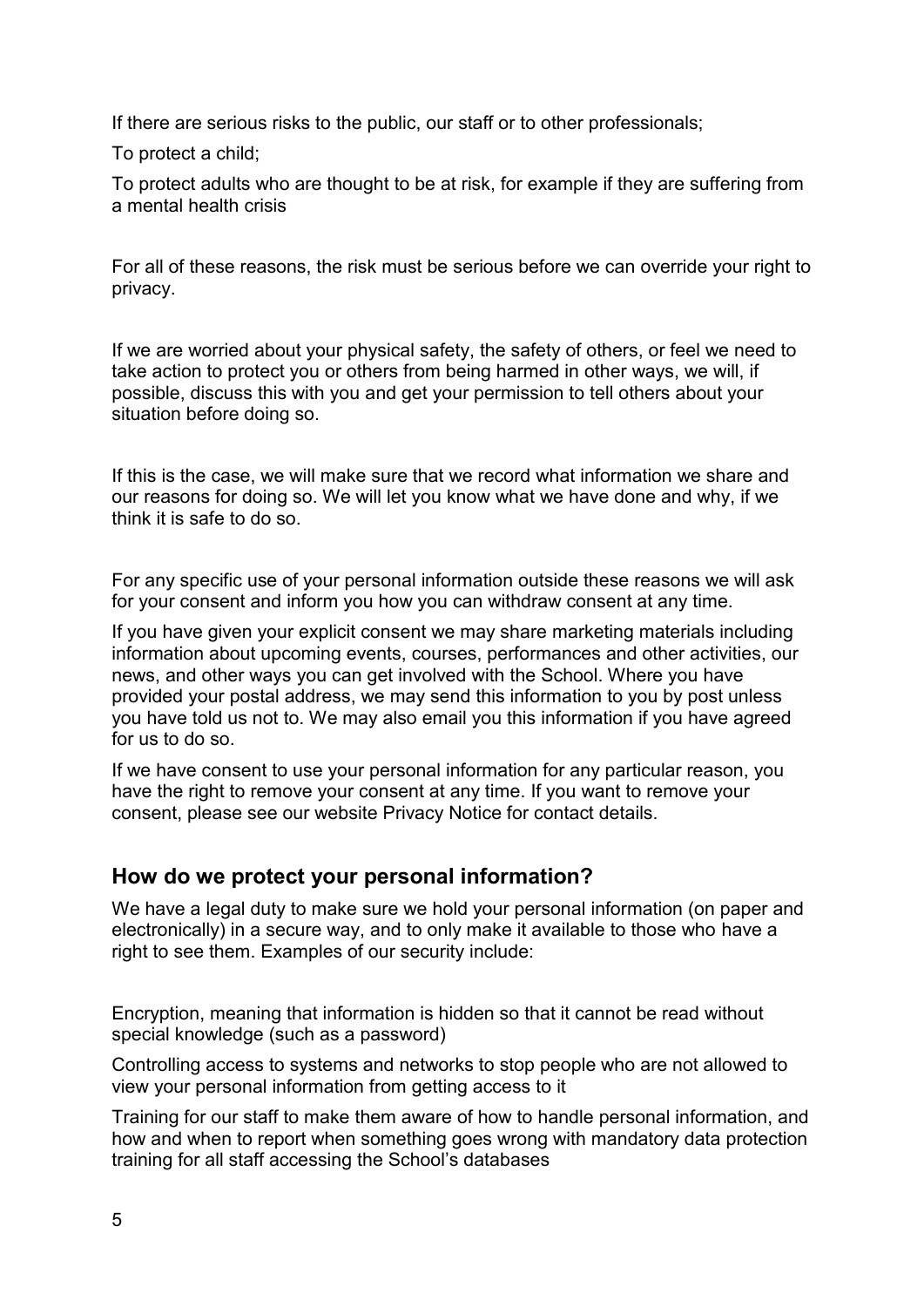# **Who we can share your personal data with**

Your data will be used by staff and contractors within the Guildhall School for the purposes specified.

Once you leave Junior Guildhall you will become a lifelong member of our alumni community.

Using the details you have provided our alumni team will continue to contact you via post and with appropriate opportunities by phone. They will also ask your permission to contact you via email.

The Guildhall School is a department of the City of London Corporation and shares the same data controller. Where services are provided by central City of London departments or shared with other departments within the City of London, your data may also be shared with those departments.

For example this may include:

*City of London Finance and Procurement Services:* your financial account with the School is held by the City of London. Any records of bank details that are sent between the School and the City of London will be transferred securely.

*Internal auditors:* For the purpose of auditing the services provided by the School, personal data may be processed by internal auditors, however any data that may need to be removed from the School will be anonymised first.

Other shared departments include Facilities and Performance Venues.

Your data may additionally be shared with:

Funders and/or sponsors e.g Funders of any awards or prizes

PayPal – We use Paypal to take secure online payments. The data sent between the School and Paypal includes identification information, payment requirements and details of whether the transaction was successful. No financial information (debit/credit card details or bank details from your Paypal account) is shared with the Guildhall School. Contact: Finance@gsmd.ac.uk 020 7382 7208. All payments are normally non-refundable. Please see relevant policies for full details of payment conditions.

External examiners and individuals involved in relevant School committees and procedures

Current and potential education providers

Partners in programme delivery where relevant

External auditors

Confirm and verify details of results awarded

References to third parties which may be overseas (must always have explicit consent)

Our bank to process payments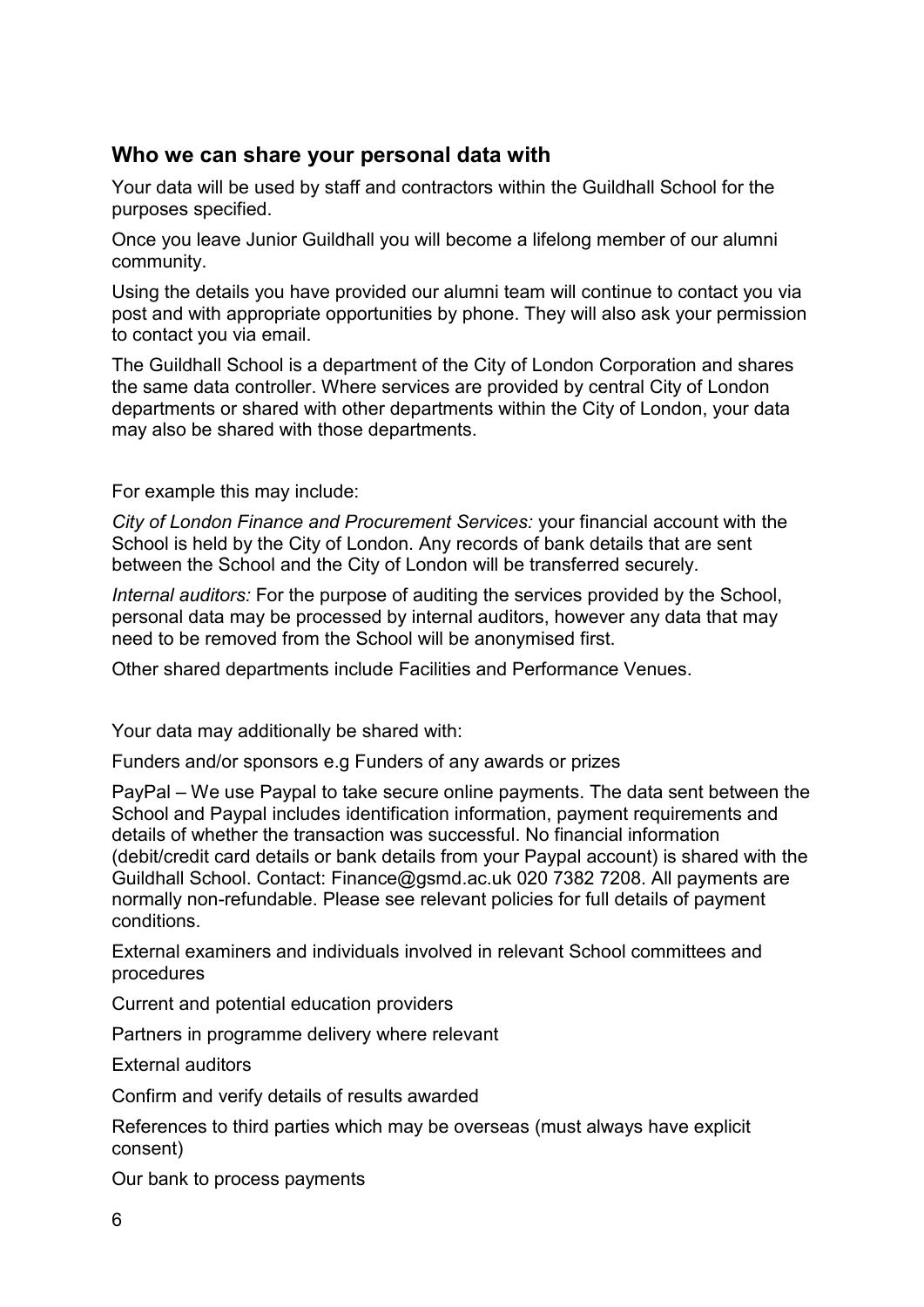Cloud Hosted systems e.g. Asimut (room booking), Symphony (library system) Tribal – technical support requiring access to database Relevant Government Departments Relevant executive agencies or non-departmental public bodies e.g. UK Visas and Immigration Organisations running student and leaver surveys (unless requested otherwise) Independent Safeguarding Authority Parents, guardians and next of kin, where there is a legitimate reason for disclosure Police and law enforcement agencies

Emergency services

External systems administrators for which we have a contract e.g.

Asimut (externally hosted timetabling system)

Tribal (managed service contract for SITS student records system)

Situations when your personal data might be sent to other countries include:

When the School uses third-party software

Online video channels e.g. YouTube

We may seek additional consent for:

Use of photography and other image recording for under-16s.

#### **How long we keep your personal data for**

Personal data will be processed in accordance with the Junior Guildhall record retention policy

Production, performance and rehearsal photography and recordings may be retained indefinitely in order to maintain your academic record for archiving and historical purposes

Financial records will be kept for the statutory period

Some information may be retained indefinitely in order to maintain your academic record

Junior Guildhall has a record retention policy for students and staff available on the website